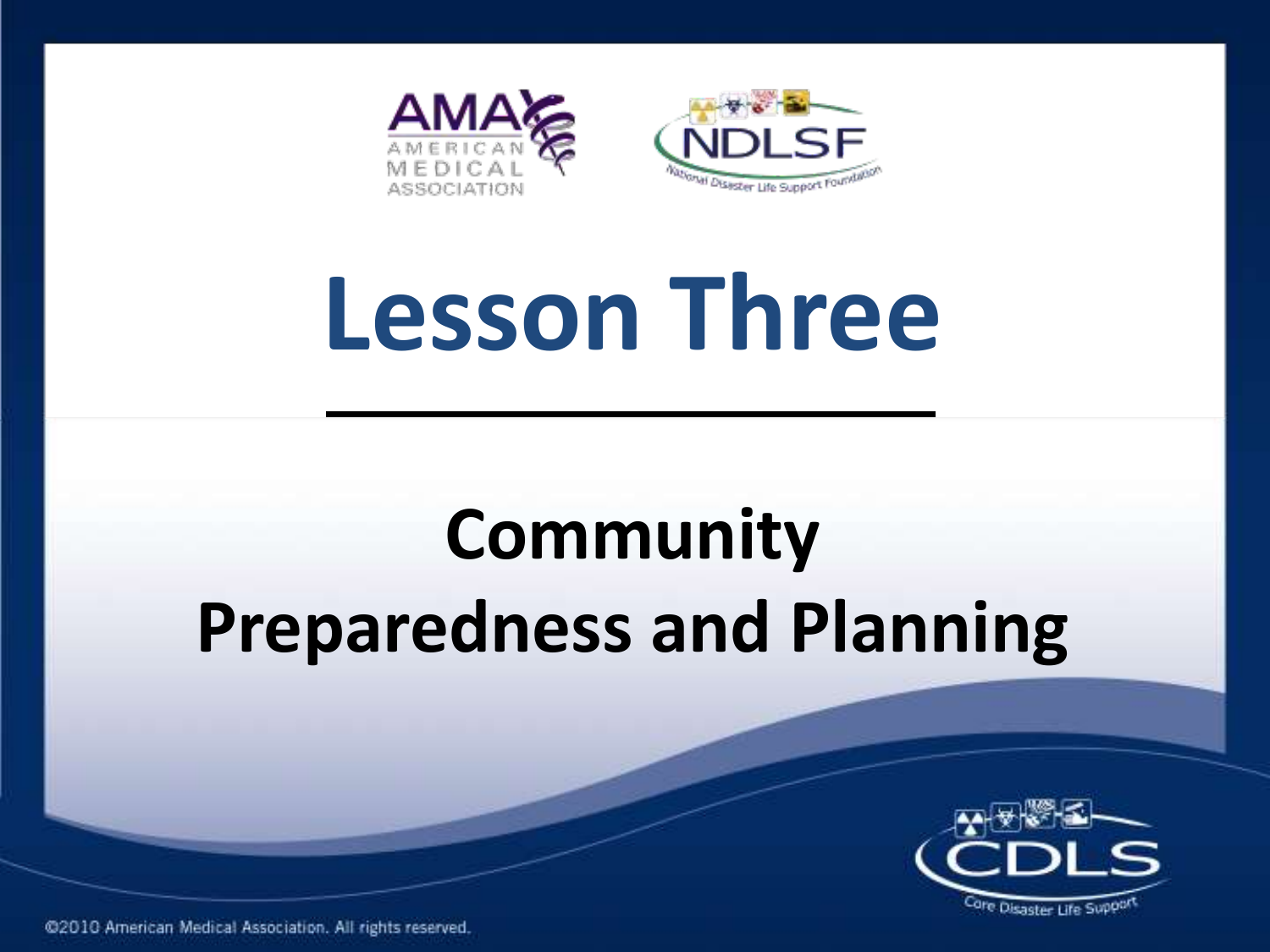### **Lesson Learning Objectives**

- Identify hazards to be addressed in disaster plan
- Describe components of regional, community, and institutional disaster plans
- Define the term *vulnerable population* as used in the context of a disaster
- Identify individuals and populations at risk for development of adverse health effects in a disaster
- Identify communication modalities to be used effectively to contact others

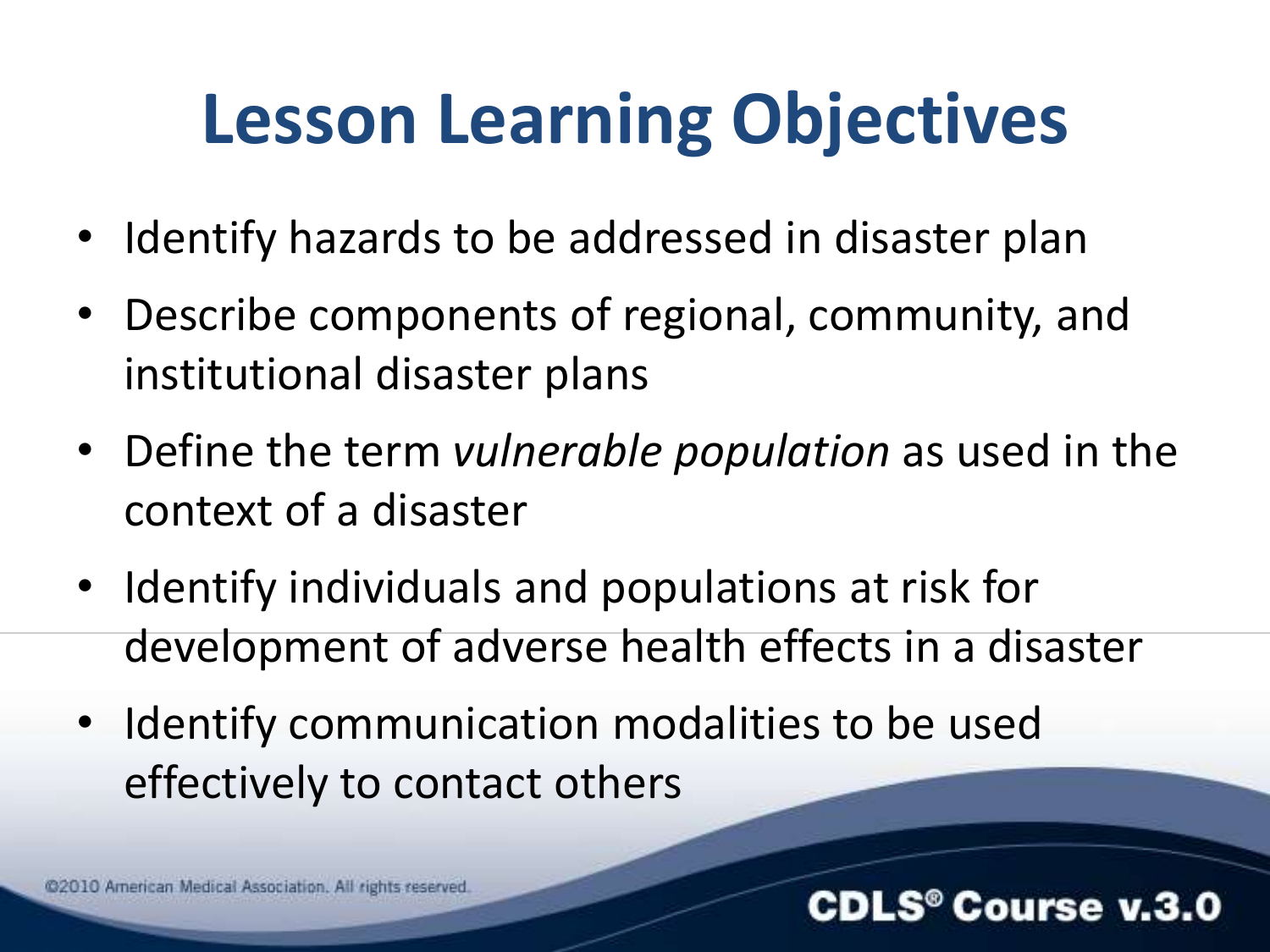

### **Essentials of Community Disaster Plans**

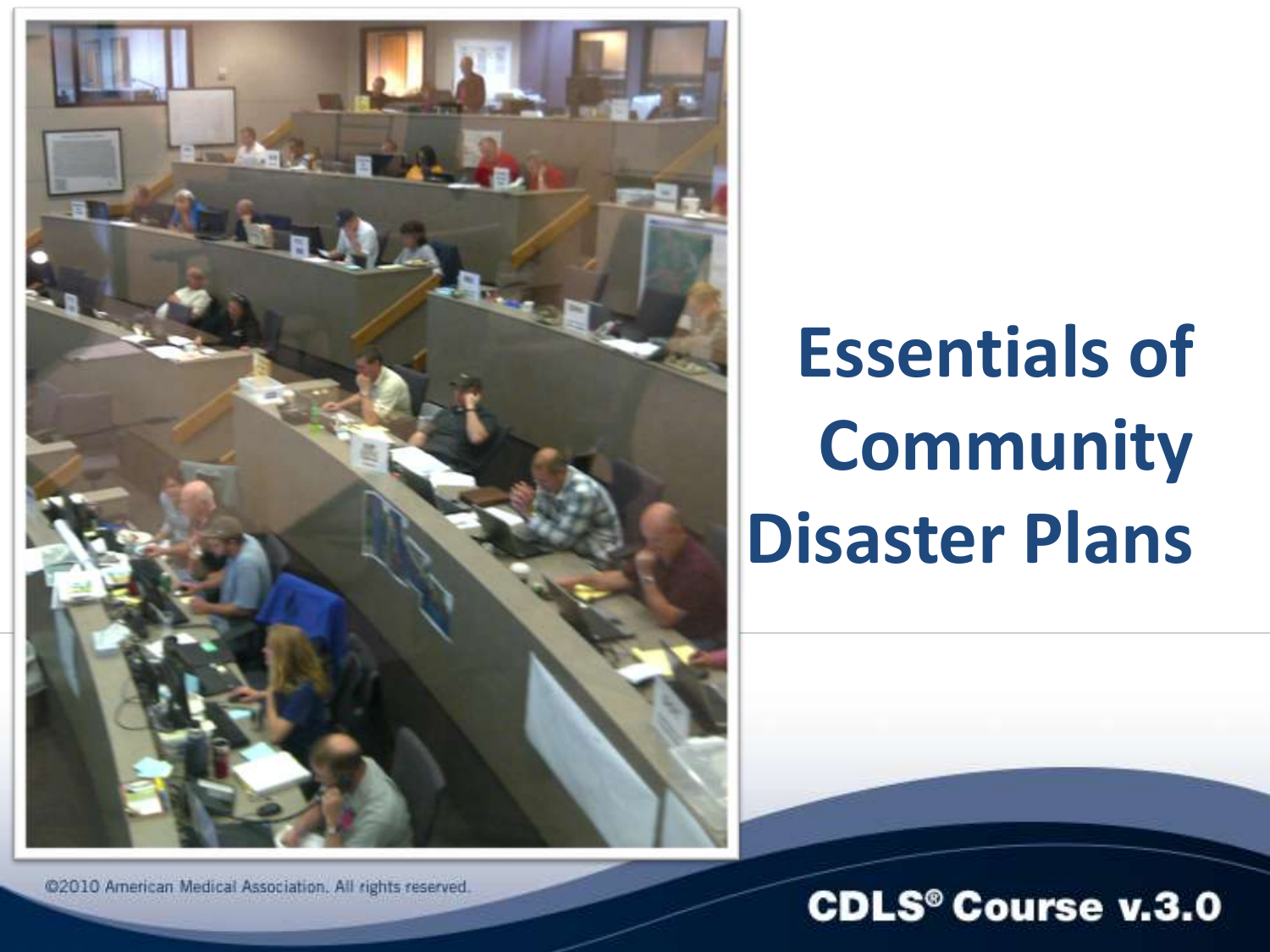### **1. Develop plans in advance.**



**Existing Assets**

**Additional Needs**

**Additional Resources**

**CDLS<sup>®</sup> Course v.3.0** 

### **= Policy and Operational Systems**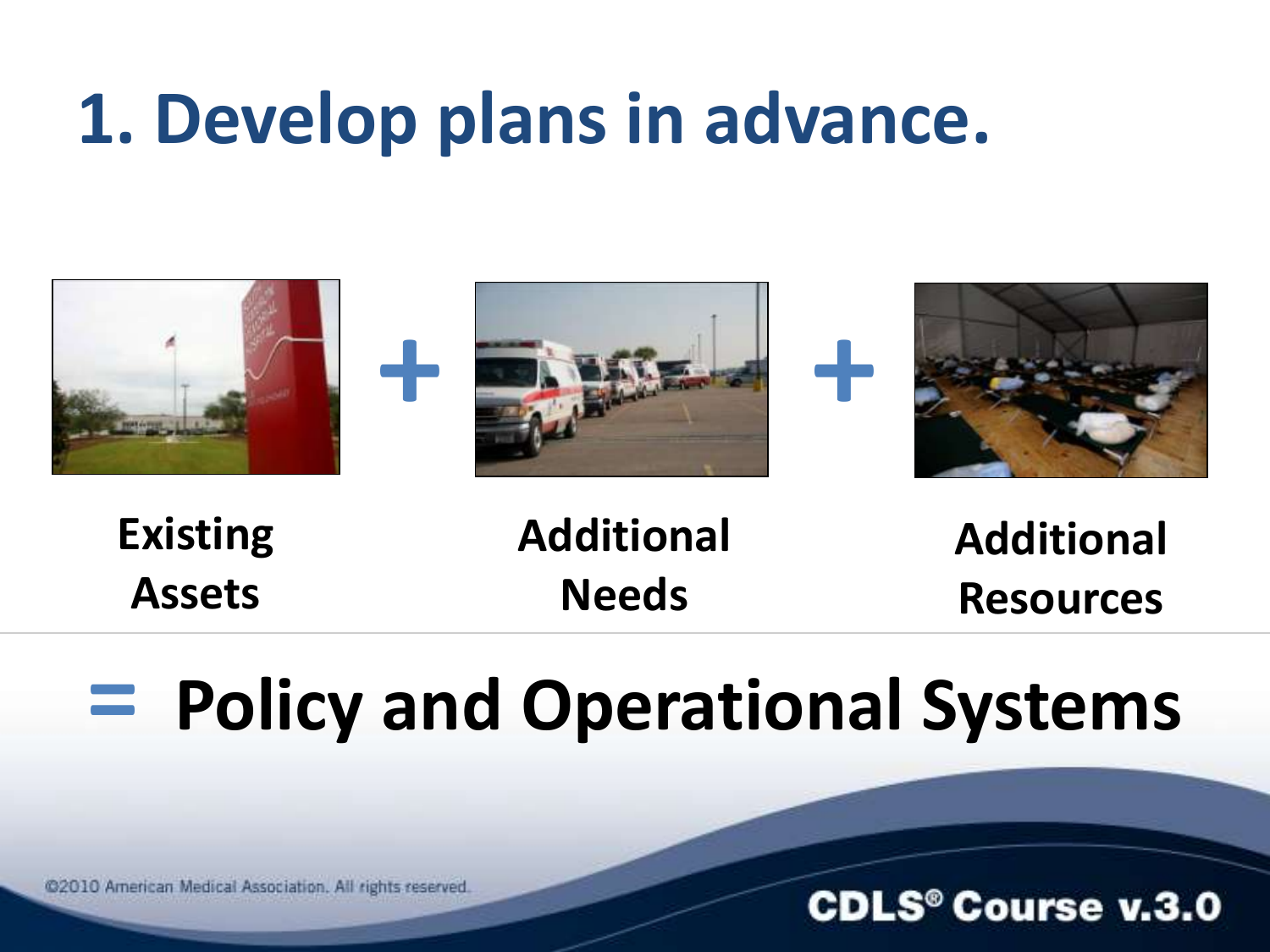### **Community Planning Overview**

- Identify types of events that might occur in region
- Plan emergency activities in advance to ensure coordinated response
- Build capabilities necessary to respond effectively
- Identify type and nature of event when it occurs
- Implement planned response quickly and efficiently

**CDLS<sup>®</sup> Course v.3.0** 

• Mobilize resources to recover from incident

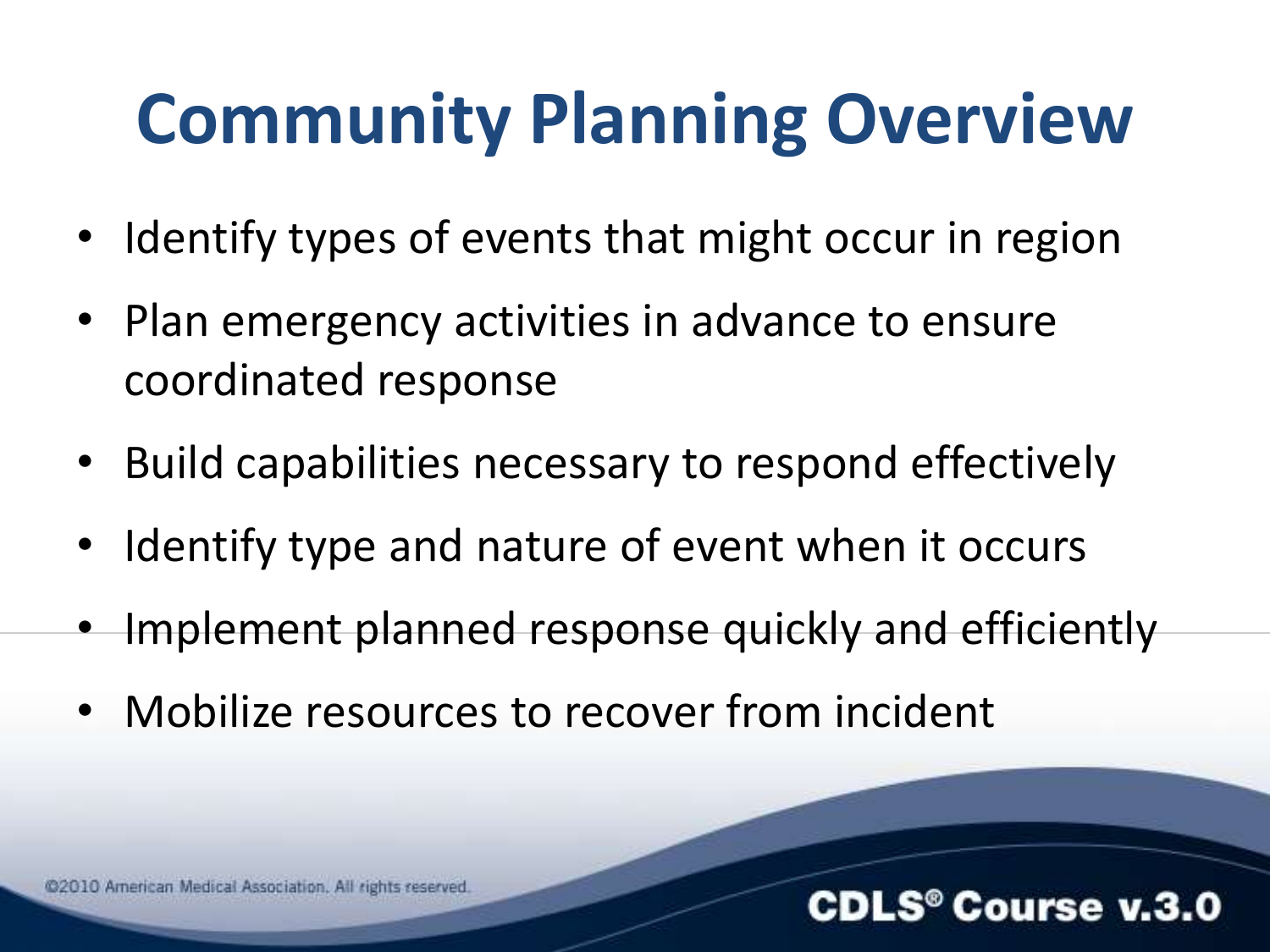### **2. Build and maintain relationships.**



@2010 American Medical Association. All rights reserved.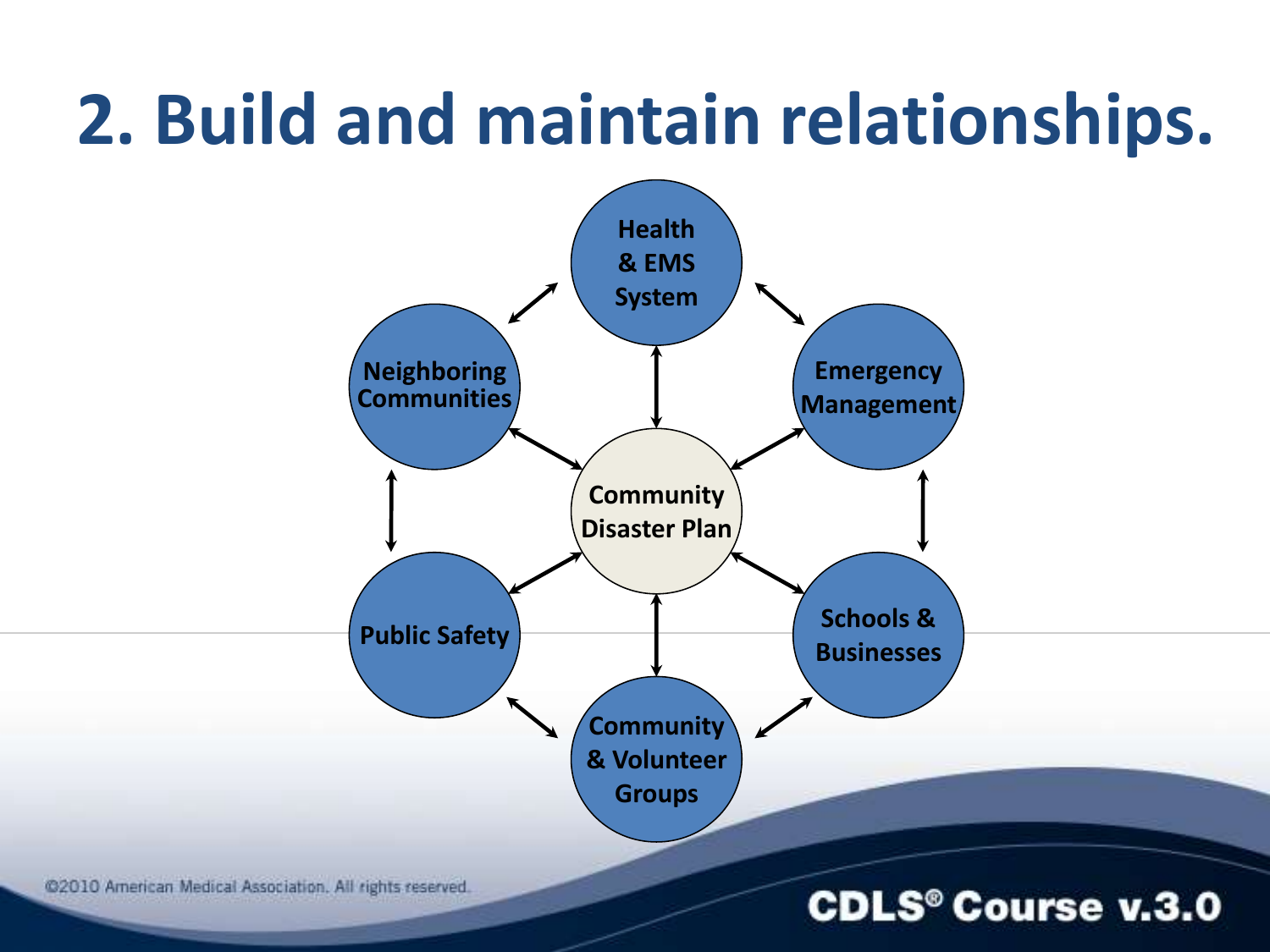### **Example: H1N1 Response**

- Cooperation of State agencies and Healthcare Organizations
	- Vaccine distribution & allocation
	- One State response plan
	- Vaccination clinics through PODs, local providers, and SD Community Health Nurses
- Rigorous Communication Activities
	- Regular conference calls with providers, city or county officials
	- Weekly Situation Report
	- Daily updates via SDHAN alerts



#### **CDLS® Course v.3.0**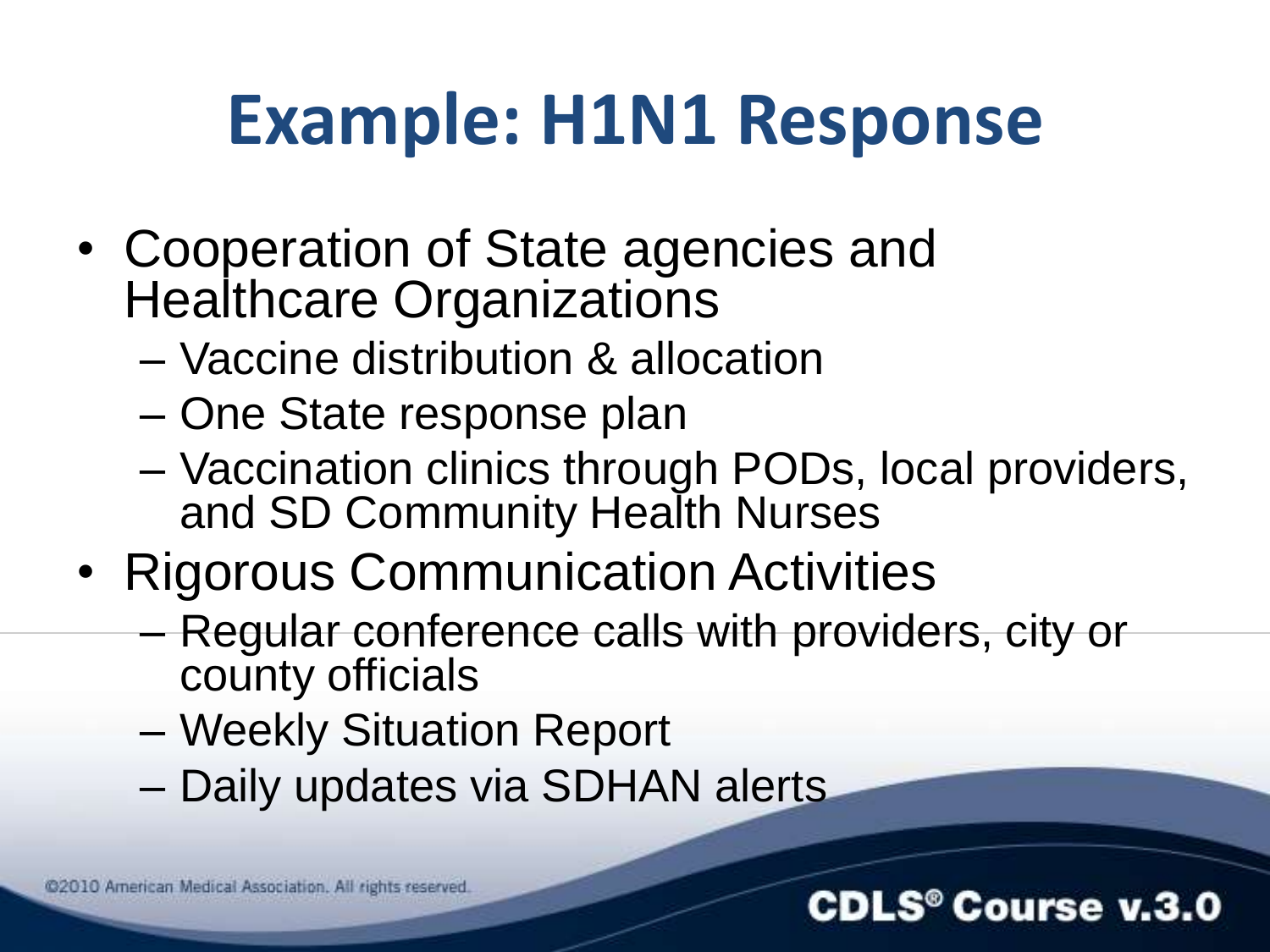## **Emergency Alerts**

- South Dakota Health Alert Network (SDHAN)
	- Automated alerting system
	- Used by State to share public health and safety information with key public and private partners
		- Example: Infection Control at Hospitals and Clinics



**CDLS<sup>®</sup> Course v.3.0**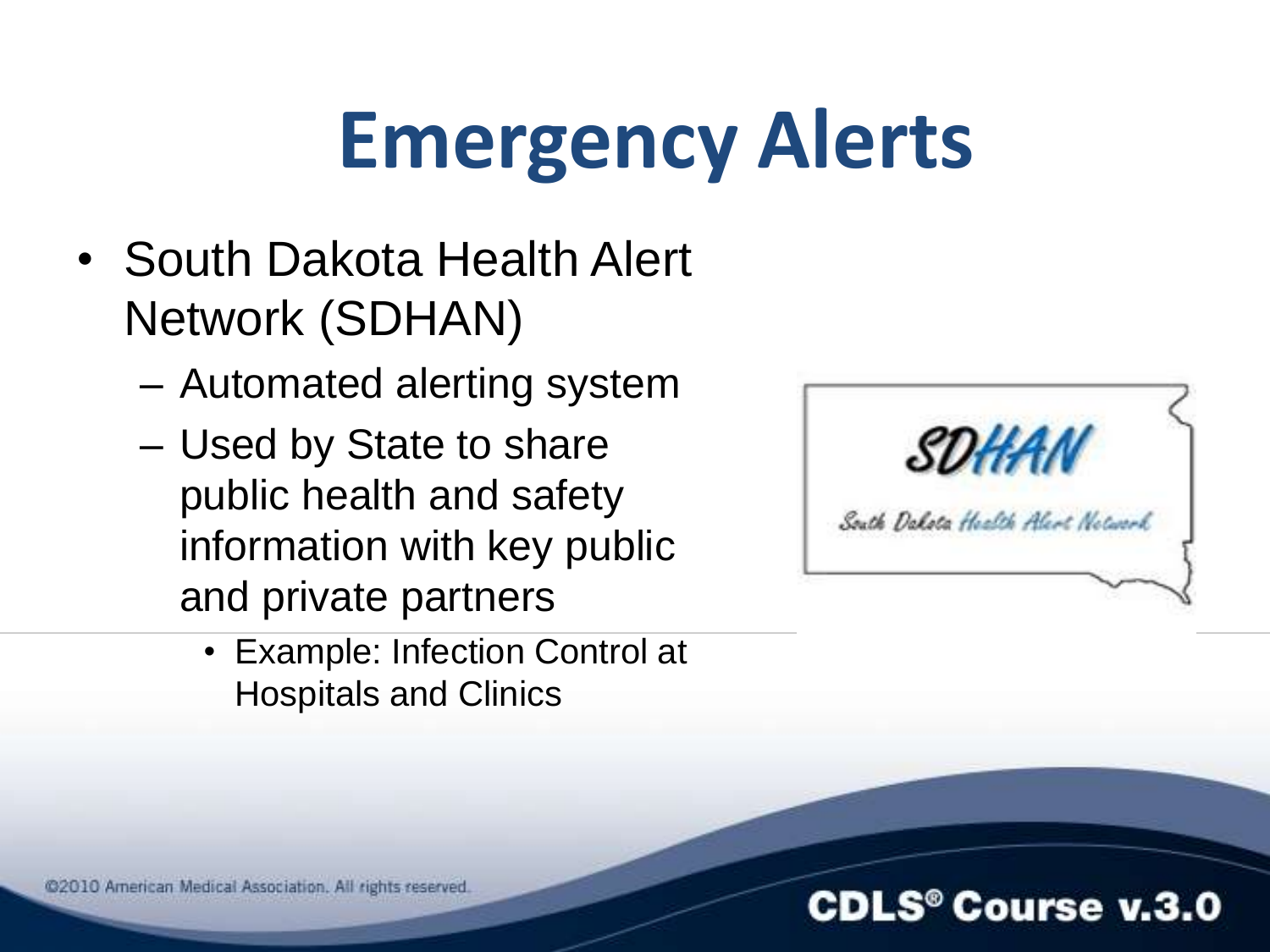# SD POD Plan



Crowd which for the two lines at the two lines at the two lines at the two lines at the two lines at the two lines

morning for their smallpox inoculations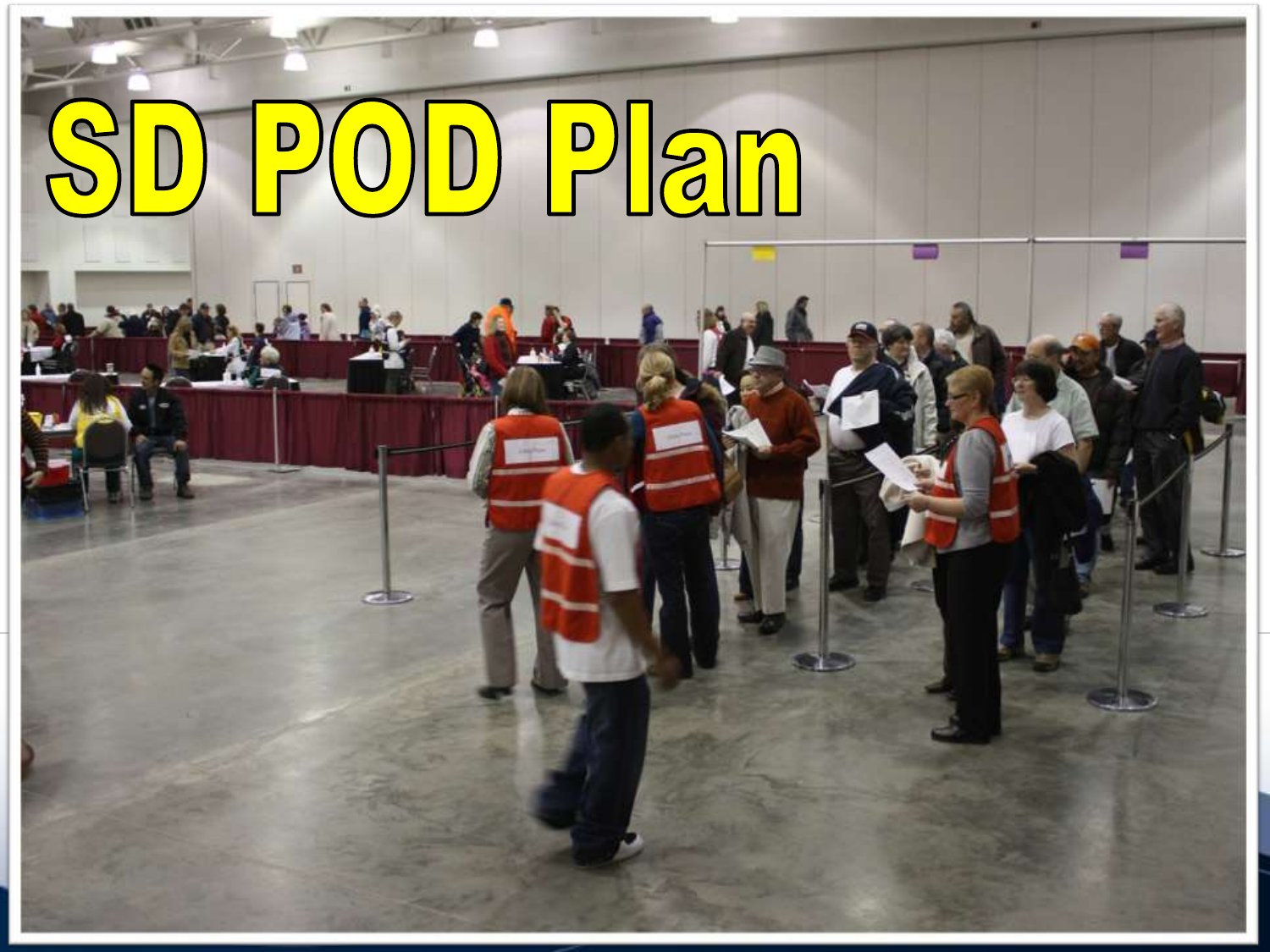### **3. Establish authorities.**



- Provide mechanism for cooperation and coordination of activities, resources, and policies
- Articulate chain of command for leadership and coordination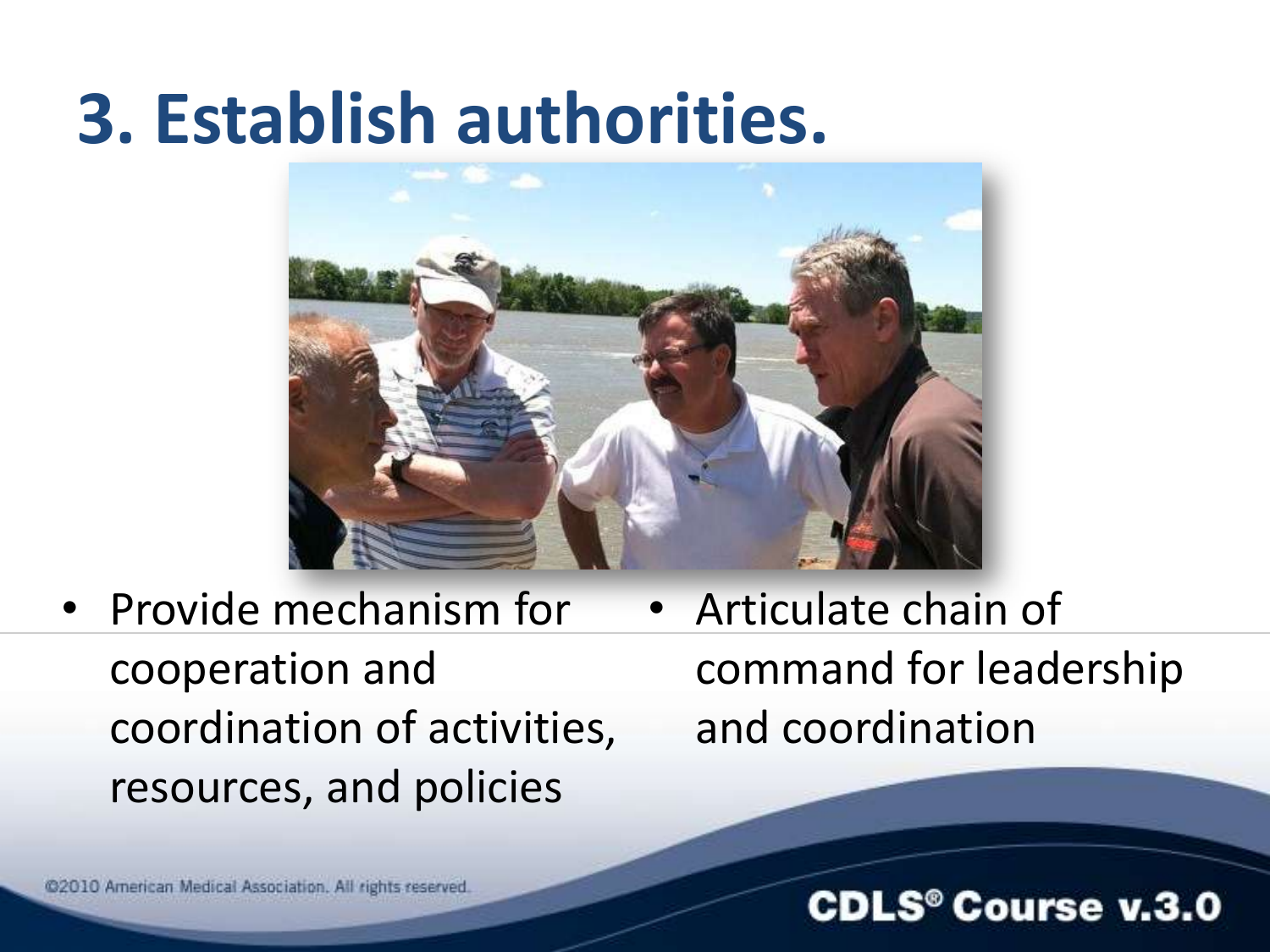### **4. Assess risks.**

**Risk perception:** understand how different people and organizations perceive and measure risk

**Hazard assessment:** analyze hazards for particular geographic area and magnitude of impact

**Vulnerability assessment:** identify particular infrastructures, organizations, and populations at risk

**Capacity assessment:** identify available resources to reduce risk

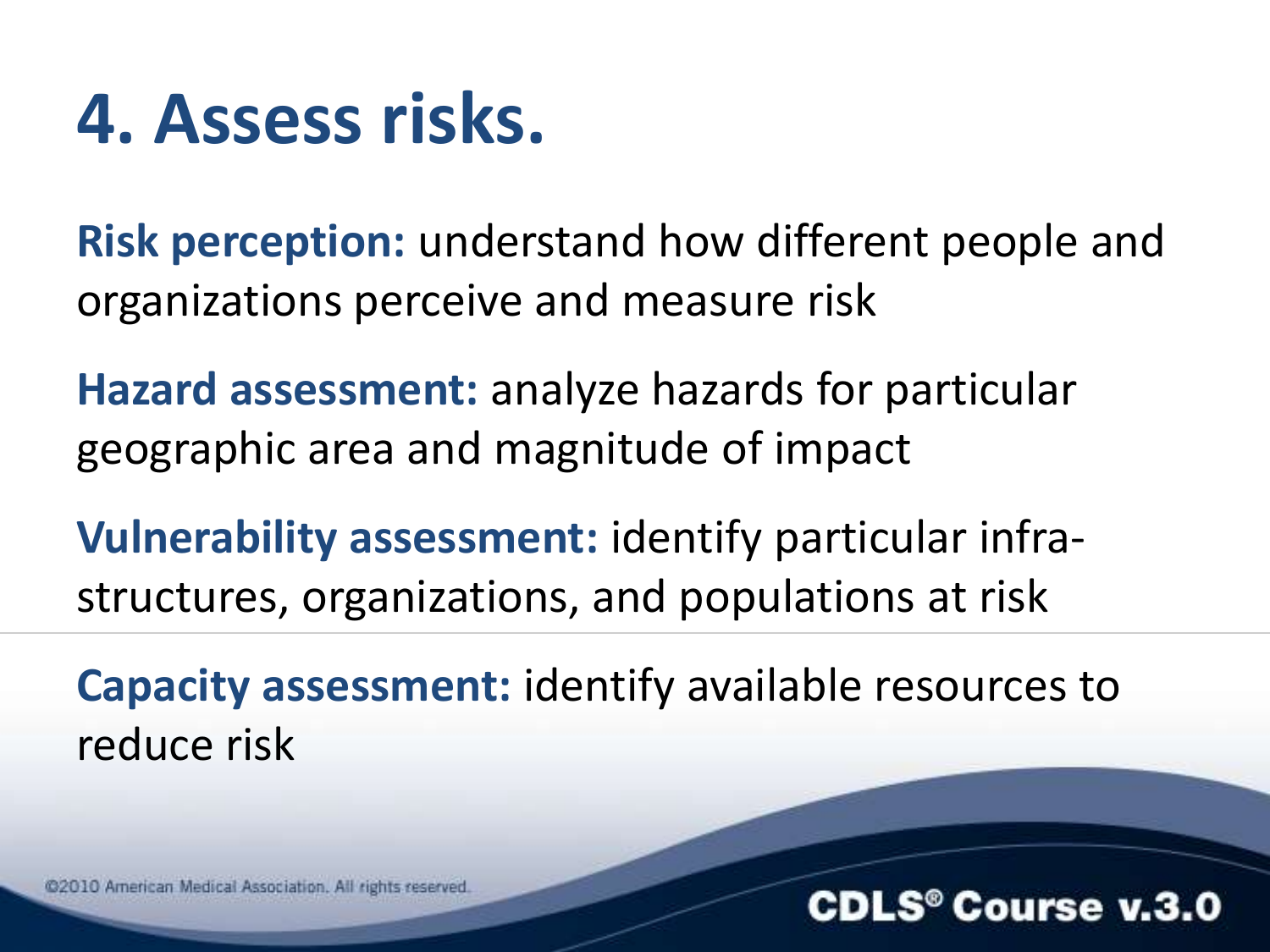### **Common Hazards to Consider**

- Communicable disease outbreaks
- Natural disasters
- Fire
- Hazardous material spills
- Industrial plant explosions
- Terrorist attacks
- Public utility disruptions



Karen Nutini/FEMA

- Civil disorder
- Infrastructure damage

#### **CDLS<sup>®</sup> Course v.3.0**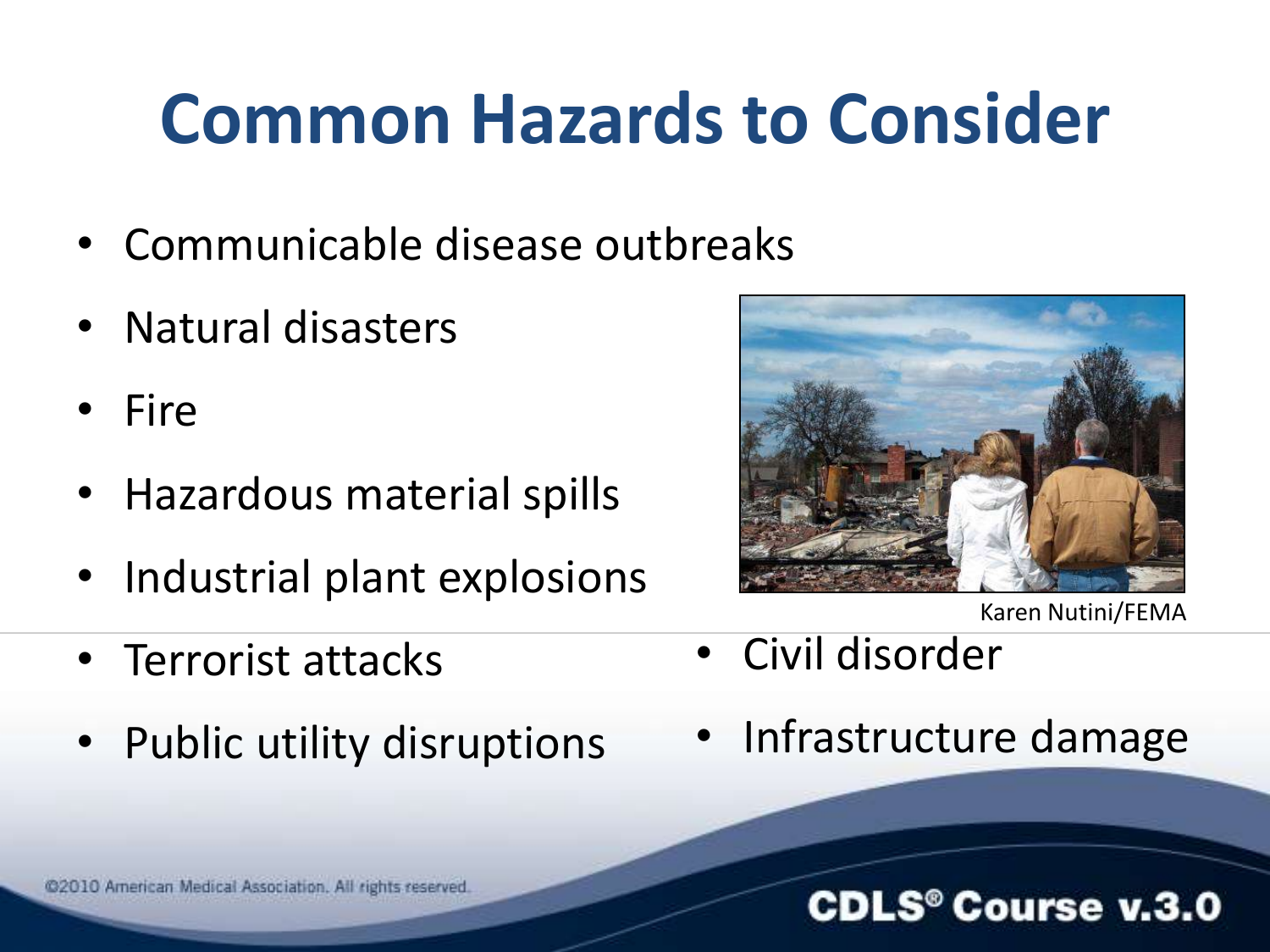### **What type of natural disaster is most likely to affect your area?**

- 1. Earthquake
- 2. Flood
- 3. Hurricane
- 4. Tornado
- 5. Tsunami
- 6. Other

@2010 American Medical Association. All rights reserved.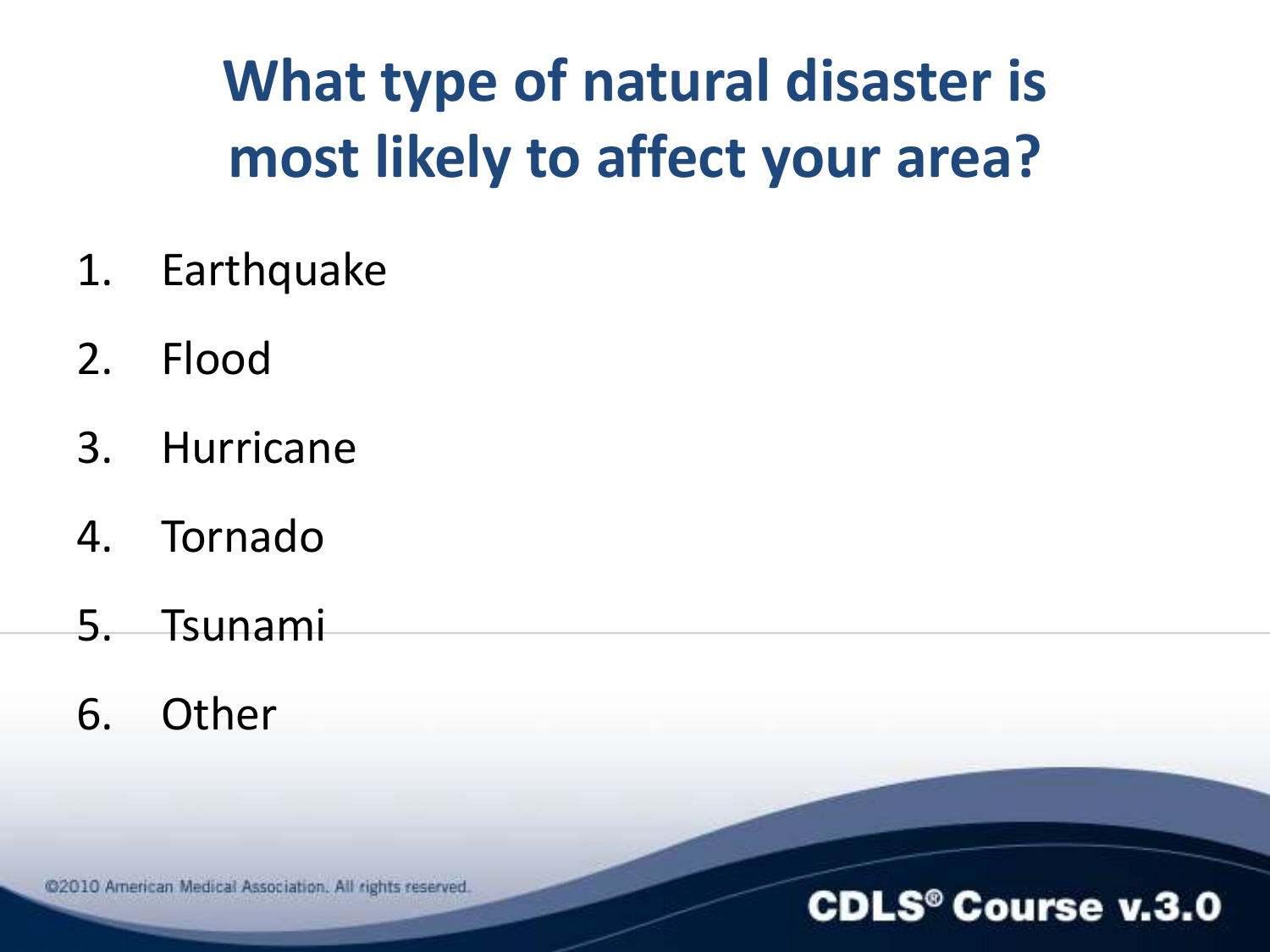### **Hazards in South Dakota**

### Natural Disasters

- Flood
- Wildfire
- Blizzard/Ice Storm

### Human Disasters

- Mass Casualty (Medical/Infectious)
- Mass Casualty (Trauma)

#### **Technological**

- Electrical Failure
- IT Failure

### Hazardous Materials

- Hazardous Spill
- Terrorism, Chemical

#### **CDLS<sup>®</sup> Course v.3.0**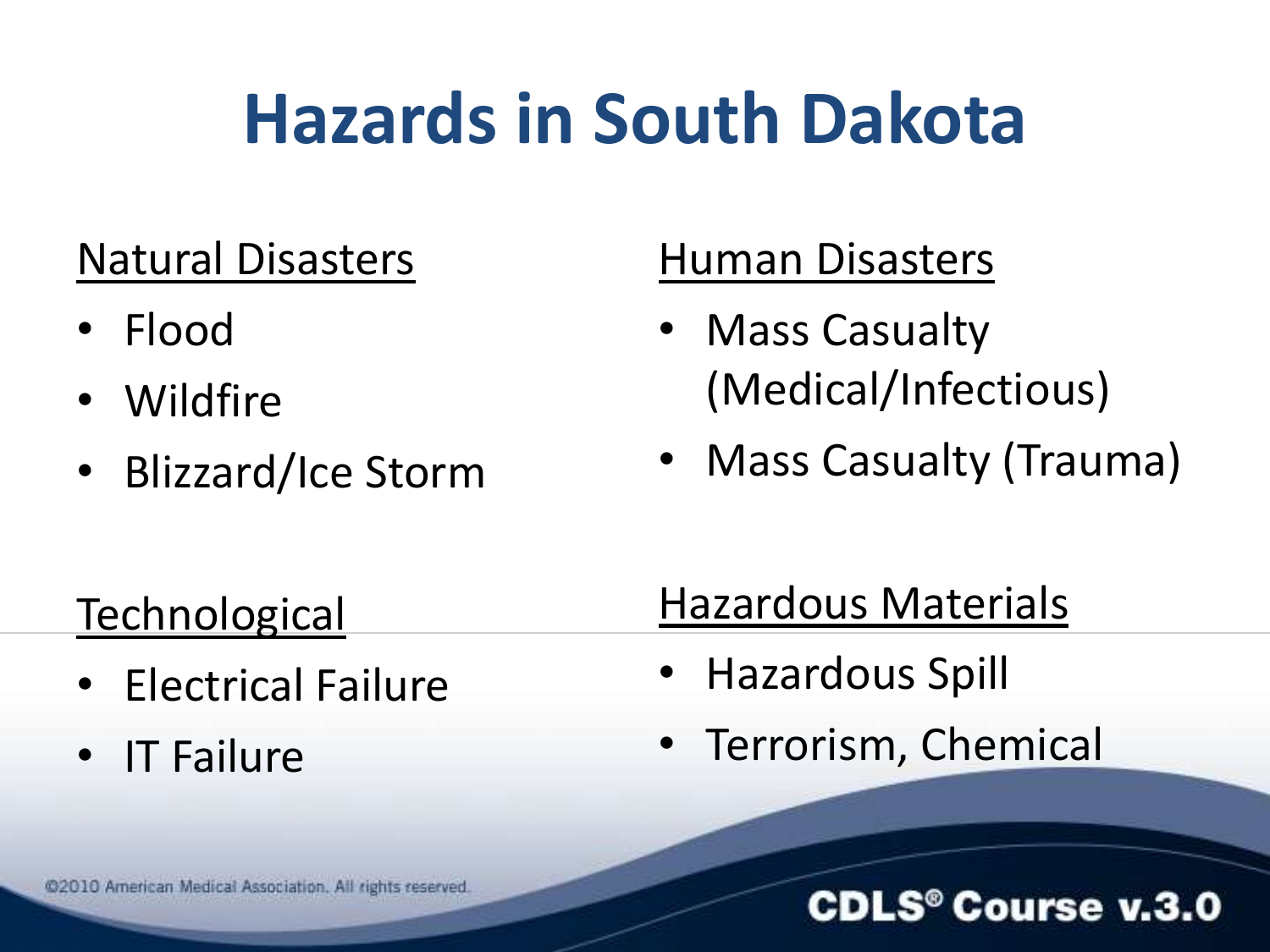### **5. Establish communication process.**

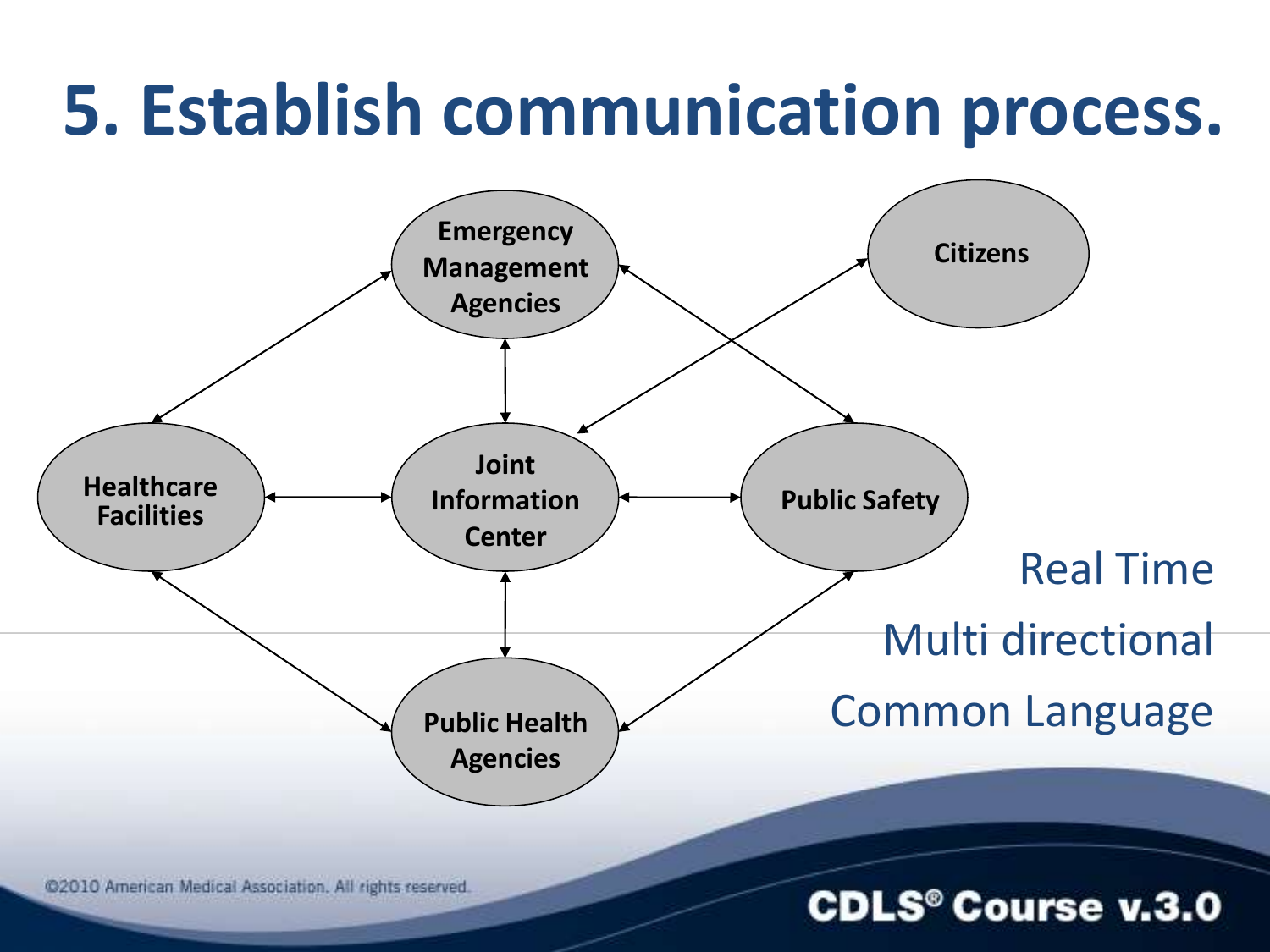### **Communicating with the Public**

- Respond quickly and accurately
- Identify primary person to be "voice" for public to receive single, clear message
- Control nature of content released as every detail need not be shared
- Convey concern, compassion, and understanding to media
- Appreciate role and effort of media in emergency management

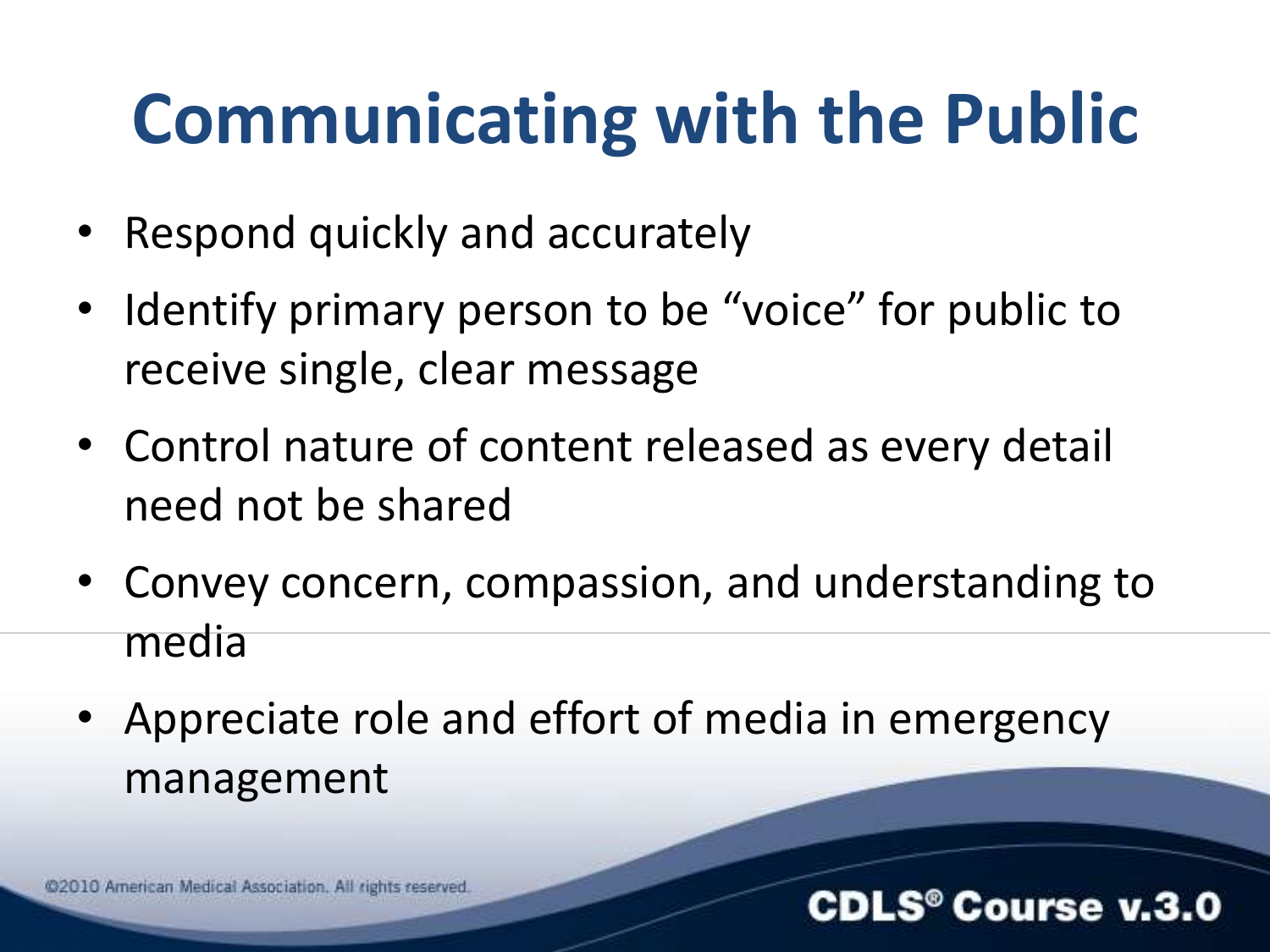### **6. Consider legal and ethical issues.**

- Scarce resources
- "Altered" standards of care
- Implementation of police powers
- Liability (Ex: SERV SD Law)



Leif Skoogfors/FEMA

#### @2010 American Medical Association. All rights reserved.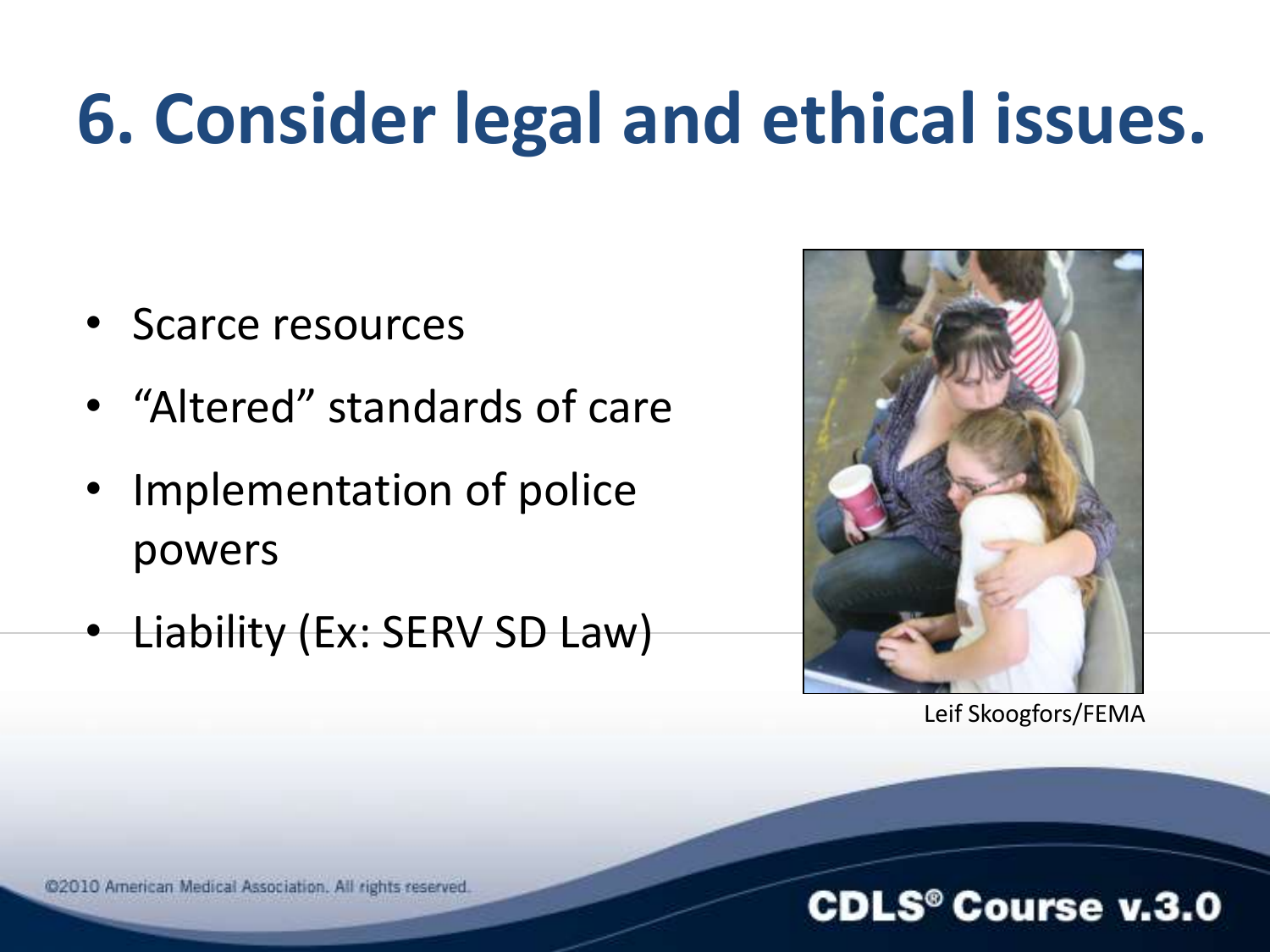### **7. Consider all populations.**

Vulnerable populations: groups with needs not fully addressed by traditional service providers

- Age
- Disability
- Economic Disadvantaged
- Limited Language Competence and Cultural/Geographic Isolation

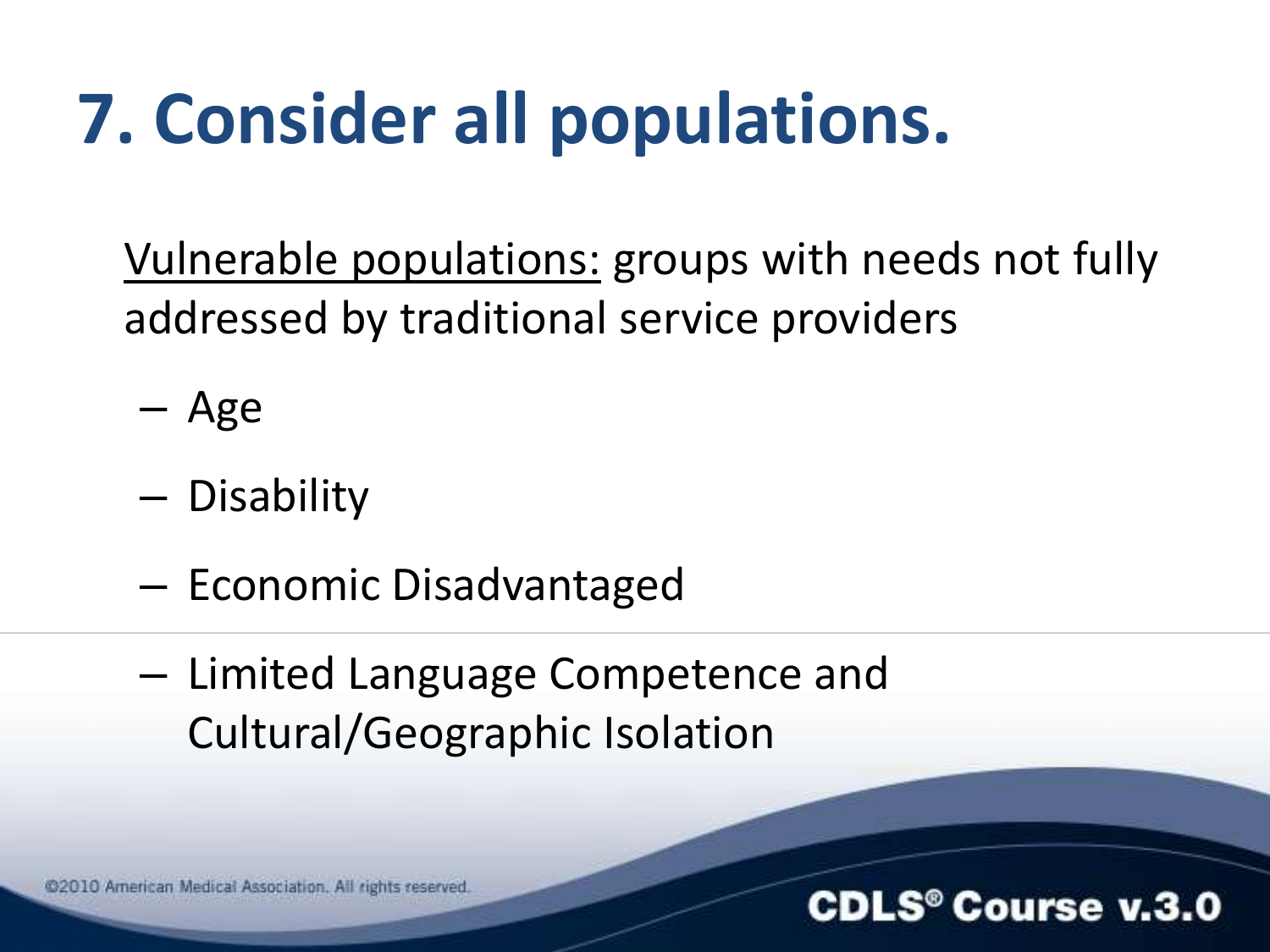### **Examples of Challenges**



Liz Roll/FEMA

- A disabled person whose needs cannot be met in shelter
- A non-English speaking person who does not understand evacuation order
- A frail elderly person with limited mobility
- A recent immigrant reluctant to ask for help

#### **CDLS<sup>®</sup> Course v.3.0**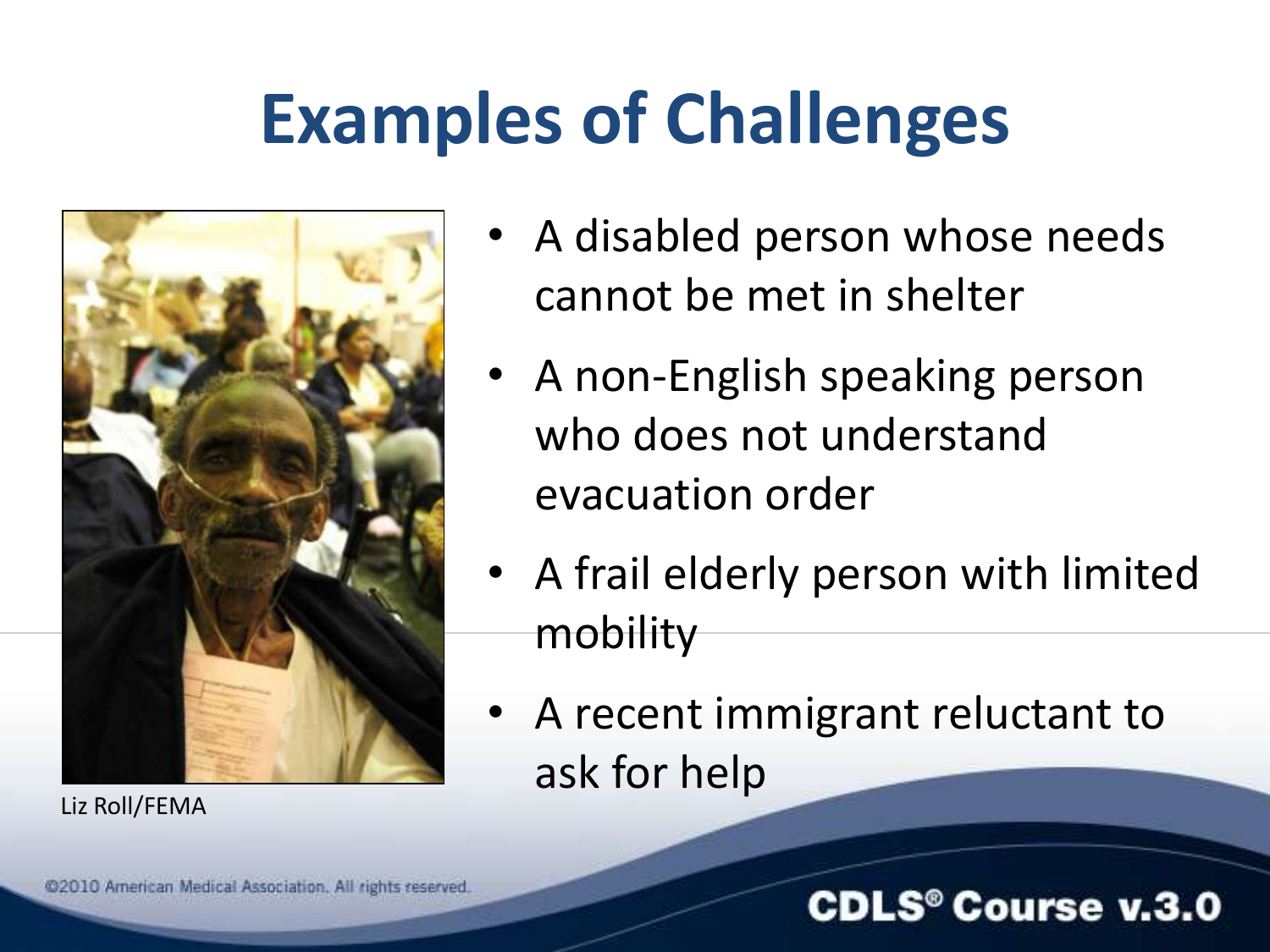### **8. Be exercised and evaluated.**

- 1. Request resources:
	- Emergency management contacts
	- Community responders
	- Supply vendors
- 2. Practice processes:
	- Tabletop exercises
	- Full scale drills

@2010 American Medical Association. All rights reserved.

- 3. Include stakeholders:
	- Hospitals
	- Businesses
	- Schools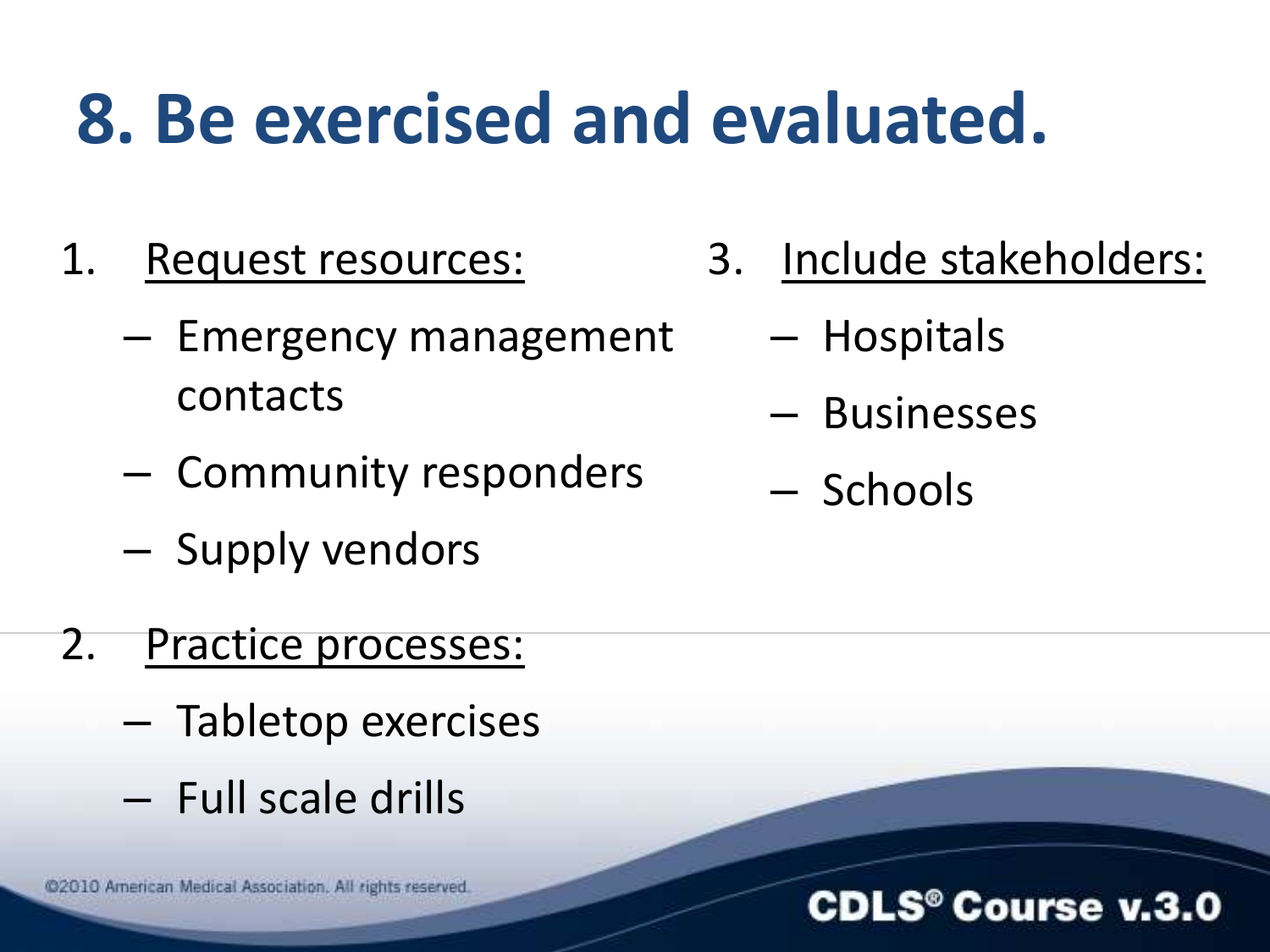### **Disaster Planning for Health Care**

- Component of larger community plan, and includes:
	- Decontamination
	- Drills and exercises
	- Evacuation and transportation
	- Surge capacity
	- Triage and treatment
- Must address possibility of health facility becoming disaster "casualty"

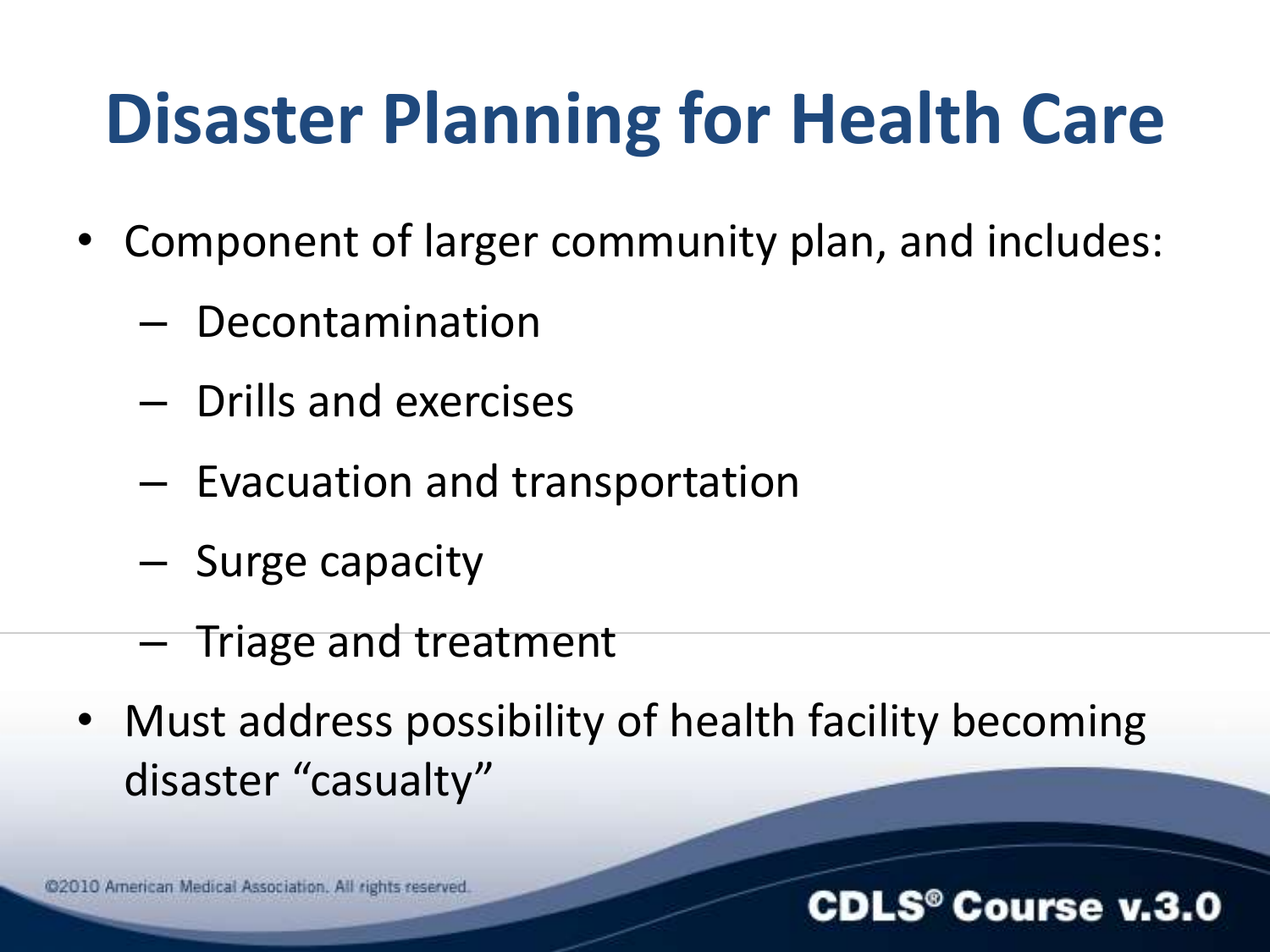### **Resource Identification: Volunteer Healthcare Professionals**

Goal 1: Maintain a registry of pre-credentialed healthcare professionals & students.

Goal 2: Deploy volunteer healthcare professionals & students during a public health emergency.

SEI STATEWIDE EMERGENCY REGISTRY OF VOLUNTEERS

[http://serv.sd.gov](http://serv.sd.gov/)

Goal 3: Rapidly verify the credentials of spontaneous unaffiliated volunteers.

@2010 American Medical Association. All rights reserved.

#### **CDLS® Course v.3.0**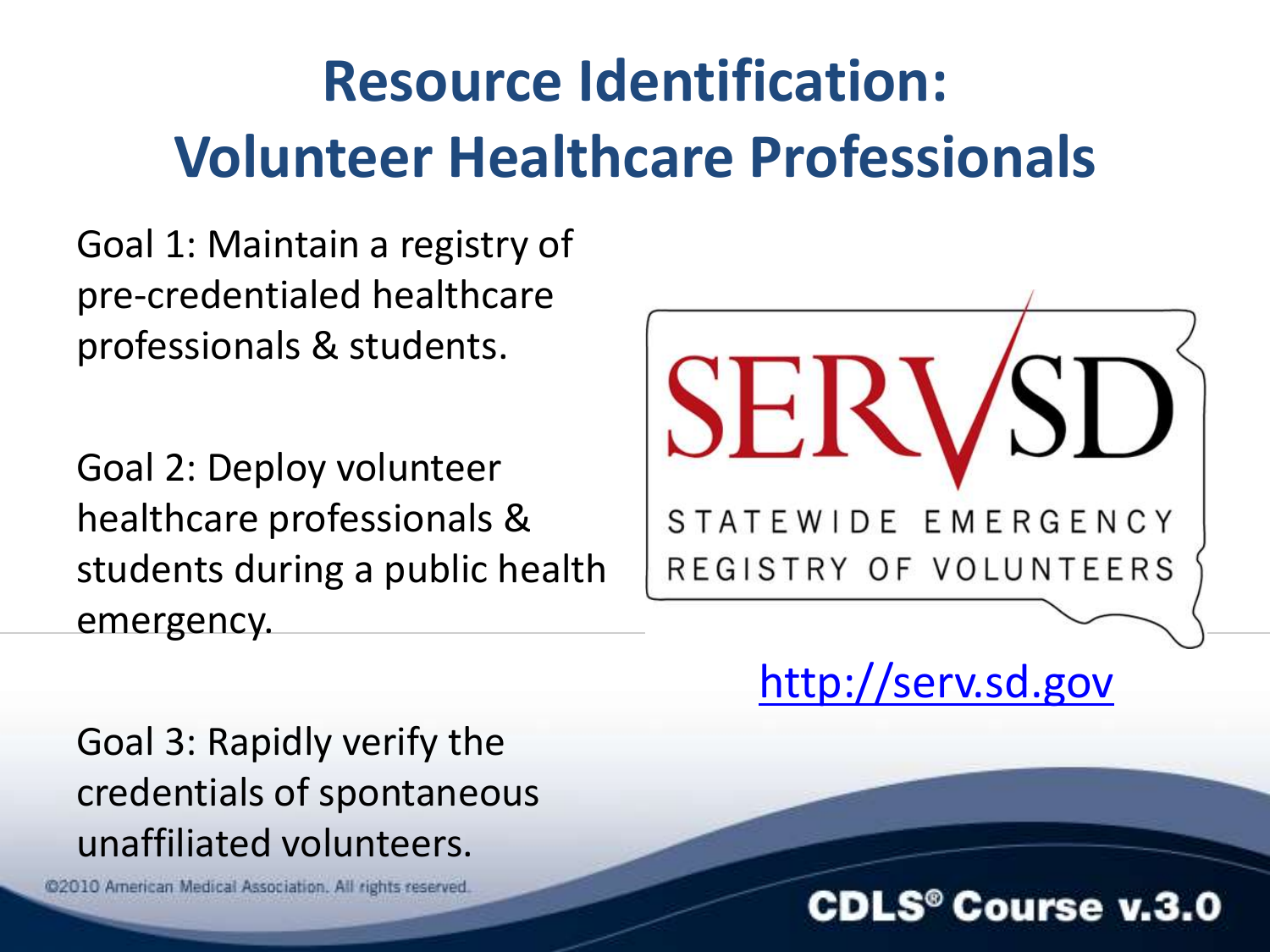

### Deployment to a Public Health Emergency:

- SERV SD activated by a request for volunteers
- Volunteers alerted of opportunity to deploy
- No obligation to deploy. Only if it's right for you.
- Legal protection for volunteer deployed by SERV SD

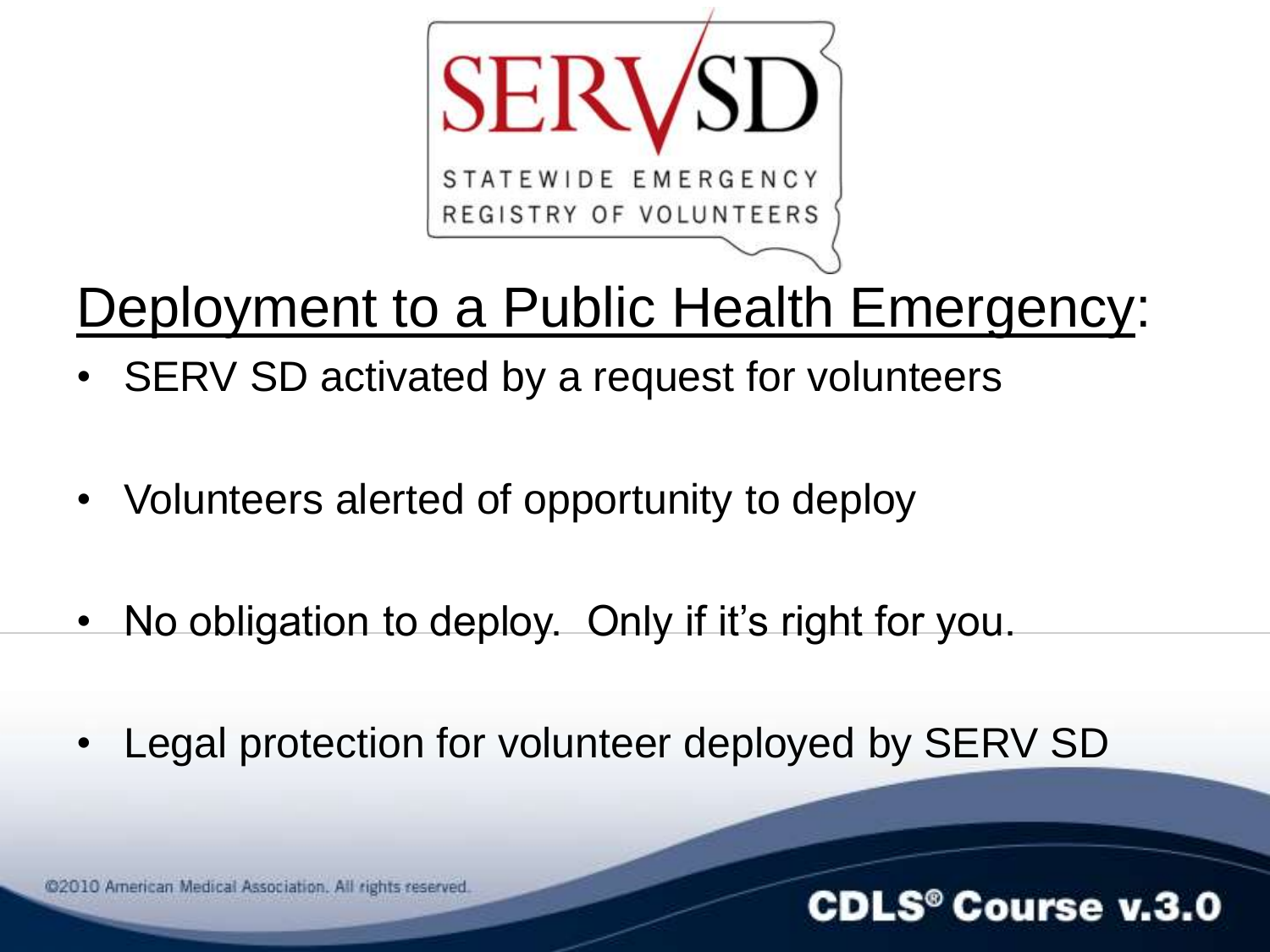### **Event Specific Planning: Flu Pandemic**



**H1N1 (2009)** and **H5N1** highlight need to prepare for pandemics and other infectious diseases in CDC/C. S. Goldsmith and A. Balish **and A. Balish and A. Balish and A. Balish and A. Balish** and  $\alpha$ 

Prevention and personal hygiene:

- Frequent hand washing
- Proper cough etiquette
- Avoid contact with sick
- Use of PPE

@2010 American Medical Association. All rights reserved.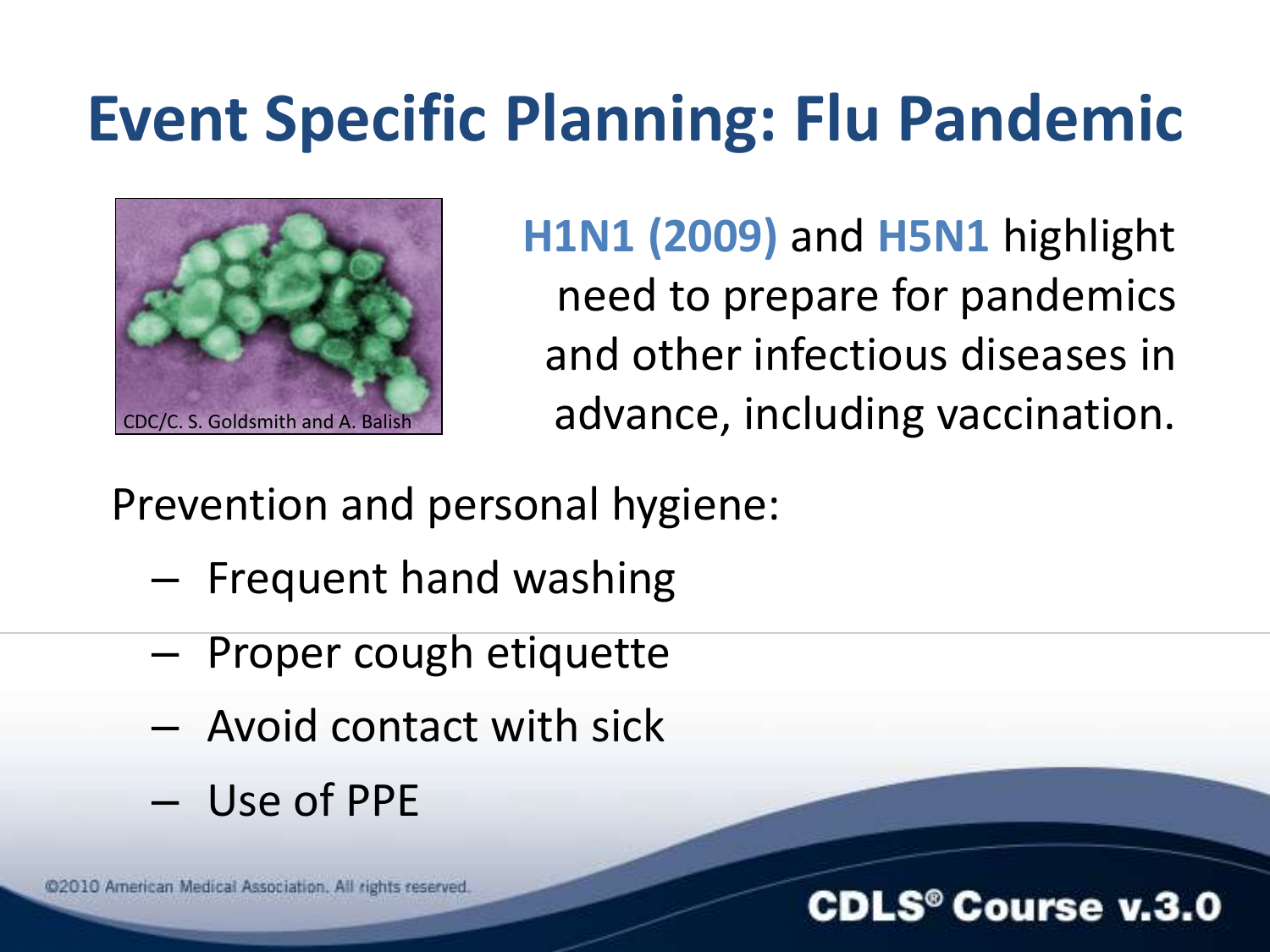### **Lesson Summary**

*Institutional and community planning includes:*

- Identifying the type of event most likely to affect your community, business, or institution
- Planning activities to ensure coordinated response
- Building capabilities necessary to respond effectively
- Implementing planned response quickly and efficiently
- Mobilizing resources to recover from incident